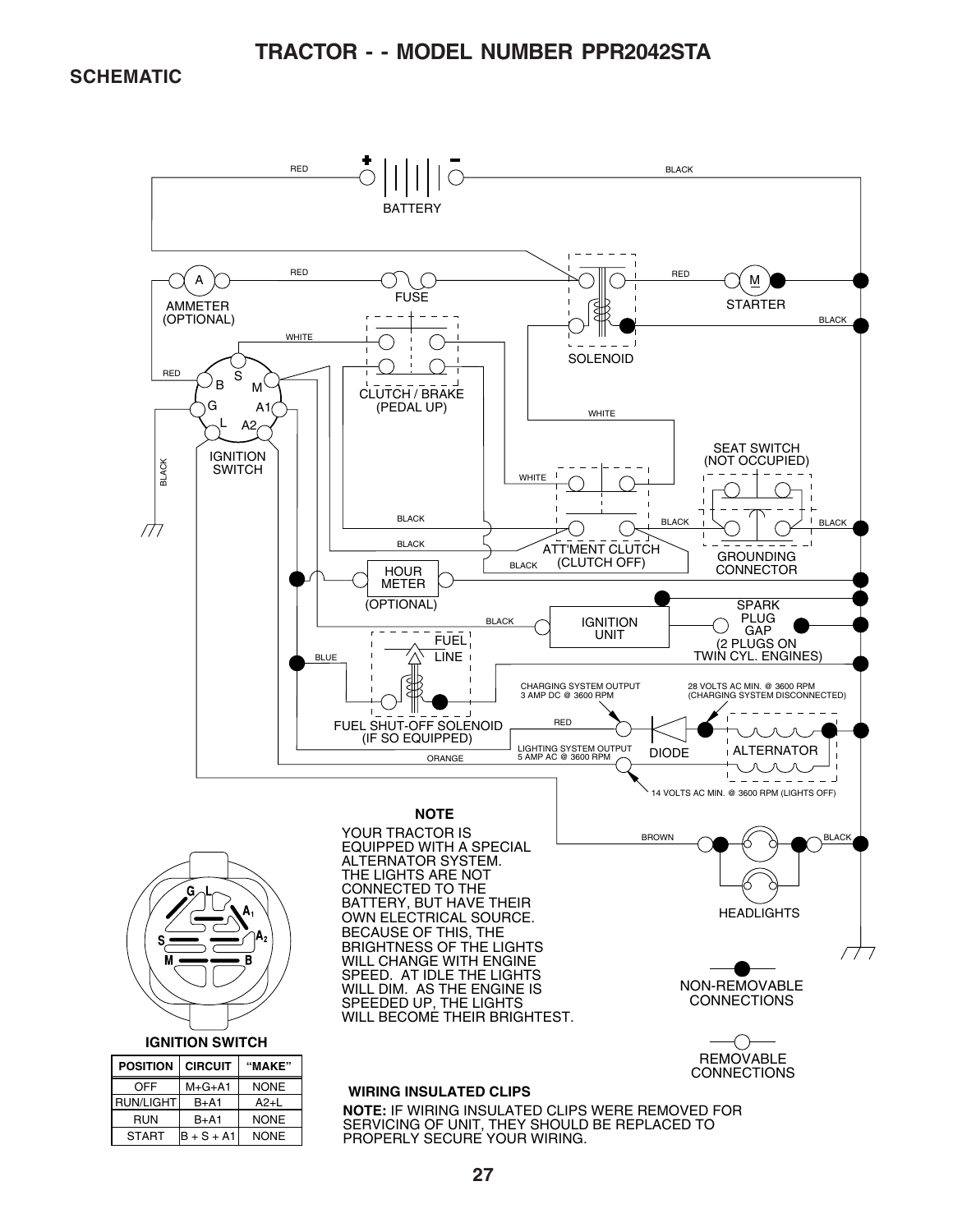**TRACTOR - - MODEL NUMBER PPR2042STA**

### **ELECTRICAL**

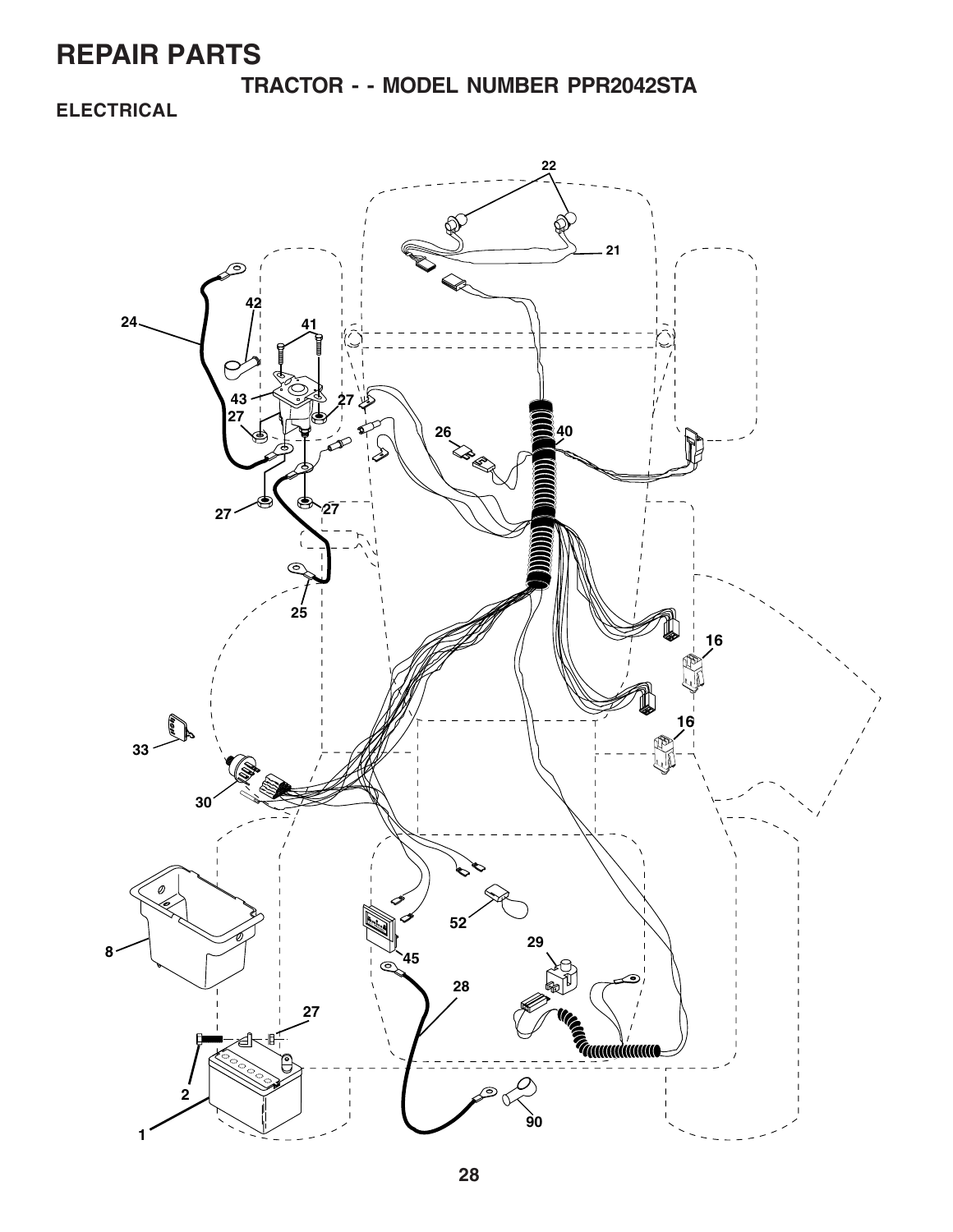### **TRACTOR - - MODEL NUMBER PPR2042STA**

**ELECTRICAL**

| <b>KEY</b><br>NO. | <b>PART</b><br>NO. | <b>DESCRIPTION</b>               |
|-------------------|--------------------|----------------------------------|
| 1                 | 163465             | Battery                          |
| $\overline{2}$    | 74760412           | Bolt Hex Hd 1/4-20unc X 3/4      |
| 8                 | 176689             | <b>Box Battery Fender</b>        |
| 16                | 176138             | Switch Interlock                 |
| 21                | 175685             | Harness Socket Light with 415J   |
| 22                | 4152J              | Bulb, Light # 1156               |
| 24                | 4799J              | <b>Cable Battery</b>             |
| 25                | 146147             | Cable Battery 6 Ga Red w/16 wire |
|                   | 26 175158          | Fuse 20 Amp                      |
| 27                | 73510400           | Nut Keps Hex 1/4-20 Unc          |
| 28                | 4207J              | Cable Ground 6ga 12 black        |
| 29                | 121305X            | Switch Plunger Nc Gray           |
| 30                | 175566             | Switch Ign                       |
| 33                | 140401             | Key Ign Molded Generic           |
| 40                | 179720             | Harness Ign                      |
| 41                | 71110408           | Bolt Fin Hex 1/4-20uncx 1/2      |
| 42                | 131563             | <b>Cover Terminal Red</b>        |
| 43                | 178861             | Solenoid                         |
| 45                | 121433X            | Ammeter Rectangular              |
| 52                | 141940             | Protection Loop                  |
| 90                | 180449             | <b>Cover Terminal Battery</b>    |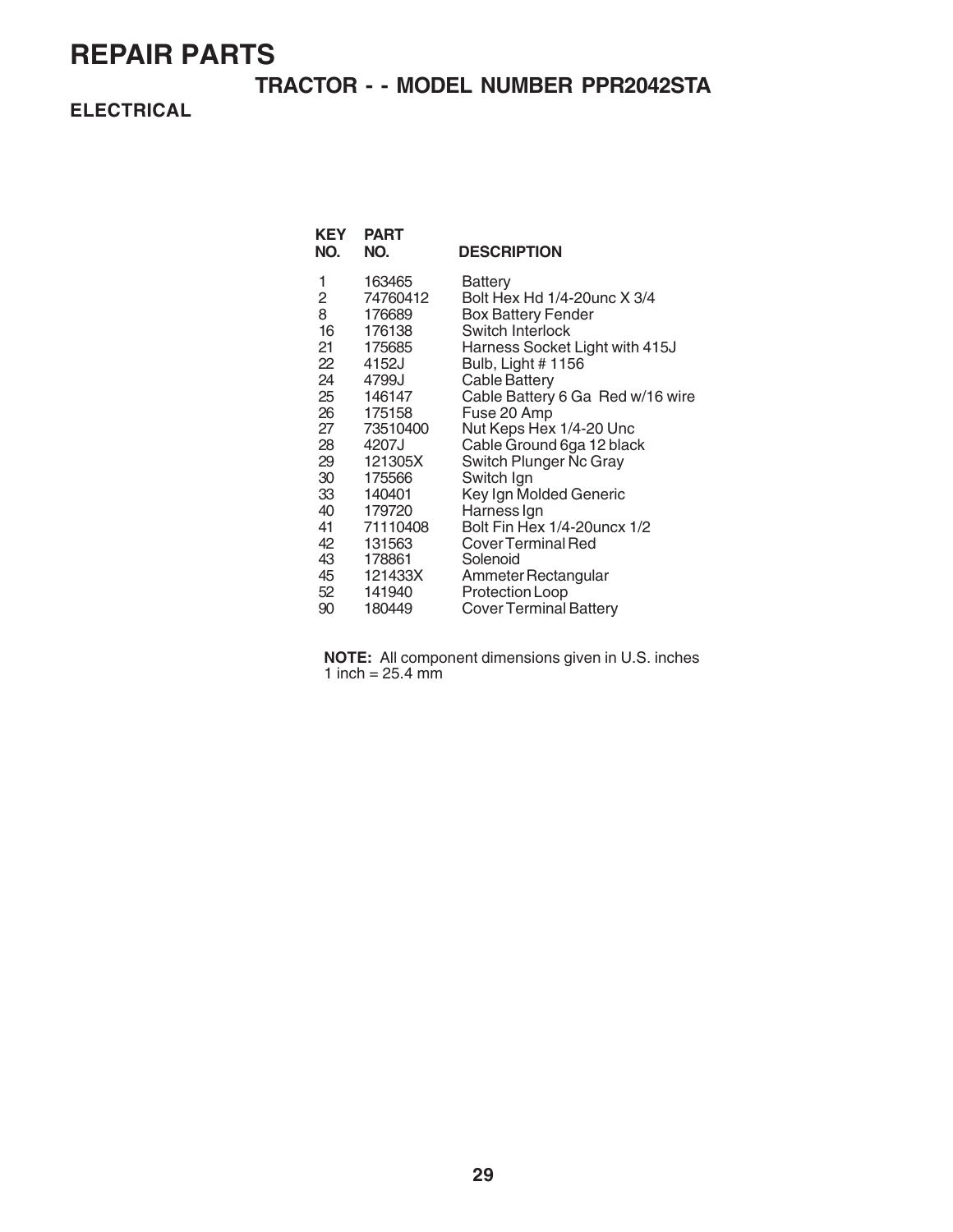**TRACTOR - - MODEL NUMBER PPR2042STA**

**CHASSIS**

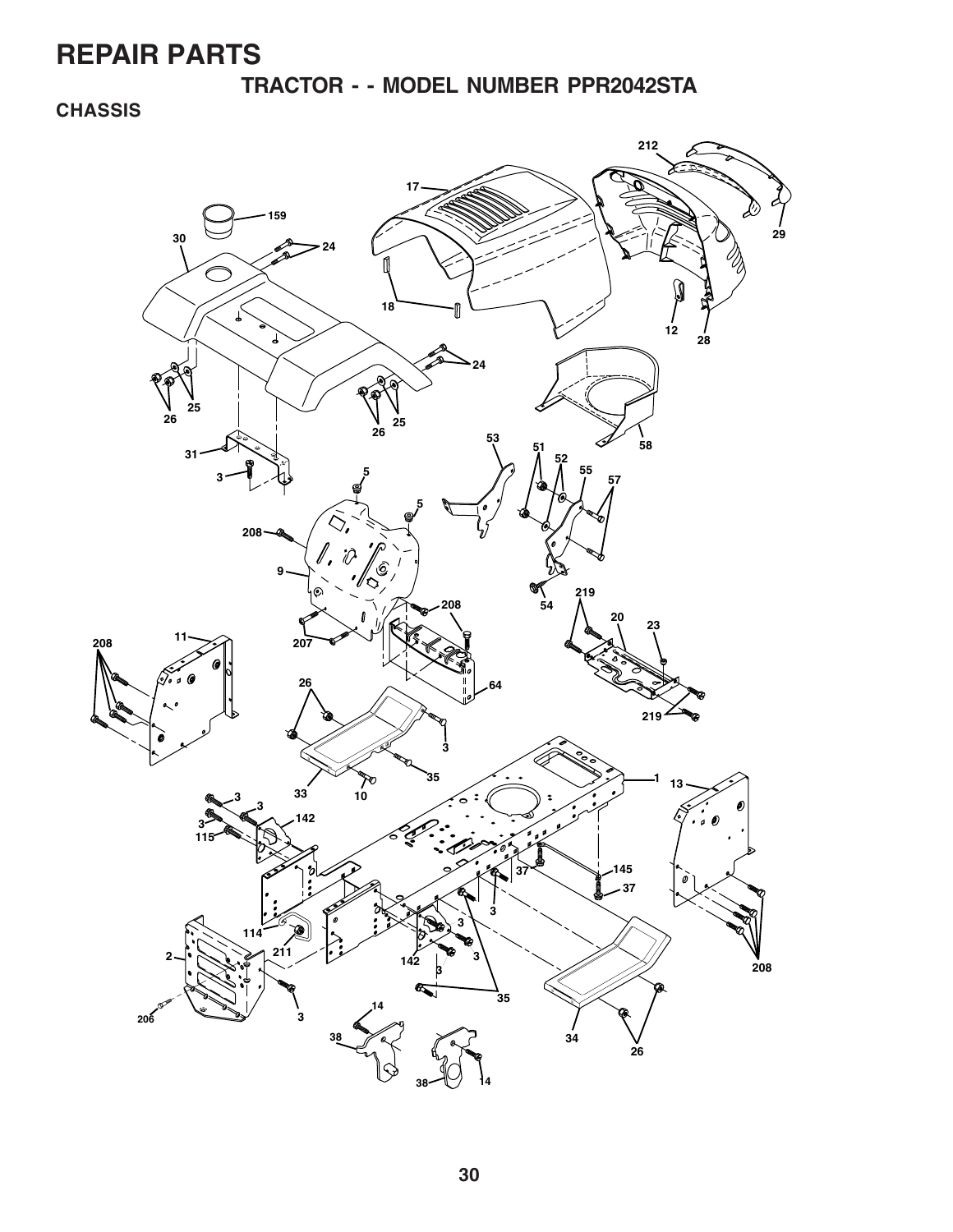### **TRACTOR - - MODEL NUMBER PPR2042STA**

**CHASSIS**

| KEY<br>NO.                                                                                                                                                                         | PART<br>NO.                                                                                                                                                                                                                                                                                                                                      | <b>DESCRIPTION</b>                                                                                                                                                                                                                                                                                                                                                                                                                                                                                                                                                                                                                                                                                          |
|------------------------------------------------------------------------------------------------------------------------------------------------------------------------------------|--------------------------------------------------------------------------------------------------------------------------------------------------------------------------------------------------------------------------------------------------------------------------------------------------------------------------------------------------|-------------------------------------------------------------------------------------------------------------------------------------------------------------------------------------------------------------------------------------------------------------------------------------------------------------------------------------------------------------------------------------------------------------------------------------------------------------------------------------------------------------------------------------------------------------------------------------------------------------------------------------------------------------------------------------------------------------|
| 1<br>$\overline{c}$<br>3<br>5<br>9<br>10<br>11<br>12<br>13<br>14<br>17<br>18<br>20<br>23<br>24<br>25<br>26<br>28<br>29<br>30<br>31<br>33<br>34<br>35<br>37<br>38<br>51<br>52<br>53 | 174619<br>176554<br>17060612<br>155272<br>168337X012<br>72140608<br>174996<br>145660<br>172105X010<br>17490608<br>159639X428<br>126938X<br>180679<br>124028X<br>74780616<br>19131312<br>73800600<br>179844<br>170472X599<br>169470X428<br>136619<br>179716X428<br>179717X428<br>72110606<br>17490508<br>175710<br>73800400<br>19091416<br>144697 | Chassis<br>Drawbar<br>Screw 3/8-16 X .75<br>Bumper Hood/Dash<br>Dash P/L<br>Bolt Carriage 3/8-16 x 1<br>Panel Dash Lh<br><b>Clip Tinnerman</b><br>Panel Dash Rh<br>Screw Thdrol 3/8 x 16 x 1/2<br>Hood LT/PL<br>Bumper Hood<br>Plate Mtg Battery Fuel Tank Fr<br><b>Bushing</b><br>Bolt Fin Hex 3/8-16 x 1 Gr 5<br>Washer 13/32 X 13/16 X 12 Ga<br>Nut Lock Hex W/Ins  3/8-16 Unc<br>Grille/Lens Asm<br>Lens LT/PL<br><b>Fender Footrest Pnt</b><br>Bracket Fender<br>Footrest Pnt Lh<br>Footrest Pnt Rh<br>Bolt Rdhd Sht Sqnk 3/8-16 x 3/4<br>Screw Thdrol 6/16-18 x 1/2 TYT<br><b>Bracket Asm Pivot Mower Rear</b><br>Nut Lock Hex W/Ins 1/4-20<br>Washer 9/32 x 7/8 x 16 Ga.<br><b>Bracjet Grukke Lh</b> |
|                                                                                                                                                                                    |                                                                                                                                                                                                                                                                                                                                                  |                                                                                                                                                                                                                                                                                                                                                                                                                                                                                                                                                                                                                                                                                                             |
|                                                                                                                                                                                    |                                                                                                                                                                                                                                                                                                                                                  |                                                                                                                                                                                                                                                                                                                                                                                                                                                                                                                                                                                                                                                                                                             |
|                                                                                                                                                                                    |                                                                                                                                                                                                                                                                                                                                                  |                                                                                                                                                                                                                                                                                                                                                                                                                                                                                                                                                                                                                                                                                                             |
|                                                                                                                                                                                    |                                                                                                                                                                                                                                                                                                                                                  |                                                                                                                                                                                                                                                                                                                                                                                                                                                                                                                                                                                                                                                                                                             |
|                                                                                                                                                                                    |                                                                                                                                                                                                                                                                                                                                                  |                                                                                                                                                                                                                                                                                                                                                                                                                                                                                                                                                                                                                                                                                                             |
|                                                                                                                                                                                    |                                                                                                                                                                                                                                                                                                                                                  |                                                                                                                                                                                                                                                                                                                                                                                                                                                                                                                                                                                                                                                                                                             |
|                                                                                                                                                                                    |                                                                                                                                                                                                                                                                                                                                                  |                                                                                                                                                                                                                                                                                                                                                                                                                                                                                                                                                                                                                                                                                                             |
|                                                                                                                                                                                    |                                                                                                                                                                                                                                                                                                                                                  |                                                                                                                                                                                                                                                                                                                                                                                                                                                                                                                                                                                                                                                                                                             |
|                                                                                                                                                                                    |                                                                                                                                                                                                                                                                                                                                                  |                                                                                                                                                                                                                                                                                                                                                                                                                                                                                                                                                                                                                                                                                                             |
|                                                                                                                                                                                    |                                                                                                                                                                                                                                                                                                                                                  |                                                                                                                                                                                                                                                                                                                                                                                                                                                                                                                                                                                                                                                                                                             |
| 54                                                                                                                                                                                 | 161464                                                                                                                                                                                                                                                                                                                                           | Screw Hex Wshd 8-18 x 7/8                                                                                                                                                                                                                                                                                                                                                                                                                                                                                                                                                                                                                                                                                   |
| 55                                                                                                                                                                                 | 144696                                                                                                                                                                                                                                                                                                                                           | <b>Bracket Grille Rh</b>                                                                                                                                                                                                                                                                                                                                                                                                                                                                                                                                                                                                                                                                                    |
| 57                                                                                                                                                                                 | 74780412                                                                                                                                                                                                                                                                                                                                         | Bolt Hex 1/4-20 x 3/4                                                                                                                                                                                                                                                                                                                                                                                                                                                                                                                                                                                                                                                                                       |
| 58                                                                                                                                                                                 | 174930                                                                                                                                                                                                                                                                                                                                           | Duct Air                                                                                                                                                                                                                                                                                                                                                                                                                                                                                                                                                                                                                                                                                                    |
| 64<br>114                                                                                                                                                                          | 154798<br>158112                                                                                                                                                                                                                                                                                                                                 | Dash Lower STLT<br>Keeper Belt Rear LH                                                                                                                                                                                                                                                                                                                                                                                                                                                                                                                                                                                                                                                                      |
| 115                                                                                                                                                                                | 17060620                                                                                                                                                                                                                                                                                                                                         | Screw 3/8-16 x 1-1/4                                                                                                                                                                                                                                                                                                                                                                                                                                                                                                                                                                                                                                                                                        |
| 142                                                                                                                                                                                | 175702                                                                                                                                                                                                                                                                                                                                           | <b>Plate Reinforcement STLT</b>                                                                                                                                                                                                                                                                                                                                                                                                                                                                                                                                                                                                                                                                             |
| 145                                                                                                                                                                                | 156524                                                                                                                                                                                                                                                                                                                                           | Rod Pivot Chassis/Hood                                                                                                                                                                                                                                                                                                                                                                                                                                                                                                                                                                                                                                                                                      |
| 159<br>206                                                                                                                                                                         | 169473X428<br>170165                                                                                                                                                                                                                                                                                                                             | Cupholder<br>Bolt Shoulder 5/16-18                                                                                                                                                                                                                                                                                                                                                                                                                                                                                                                                                                                                                                                                          |
| 207                                                                                                                                                                                | 17670508                                                                                                                                                                                                                                                                                                                                         | Screw Thdrol 5/16-18 x 1/2                                                                                                                                                                                                                                                                                                                                                                                                                                                                                                                                                                                                                                                                                  |
| 208                                                                                                                                                                                | 17670608                                                                                                                                                                                                                                                                                                                                         | Screw Thdrol 3/8-16 x 1/2                                                                                                                                                                                                                                                                                                                                                                                                                                                                                                                                                                                                                                                                                   |
| 211                                                                                                                                                                                | 145212                                                                                                                                                                                                                                                                                                                                           | Nut Hexflange Lock                                                                                                                                                                                                                                                                                                                                                                                                                                                                                                                                                                                                                                                                                          |
| 212<br>219                                                                                                                                                                         | 156229<br>17000512                                                                                                                                                                                                                                                                                                                               | Insert Lens Relect<br>Screw 5/16-18 x 3/4                                                                                                                                                                                                                                                                                                                                                                                                                                                                                                                                                                                                                                                                   |
|                                                                                                                                                                                    | 5479J                                                                                                                                                                                                                                                                                                                                            | Plug BTN. Blk                                                                                                                                                                                                                                                                                                                                                                                                                                                                                                                                                                                                                                                                                               |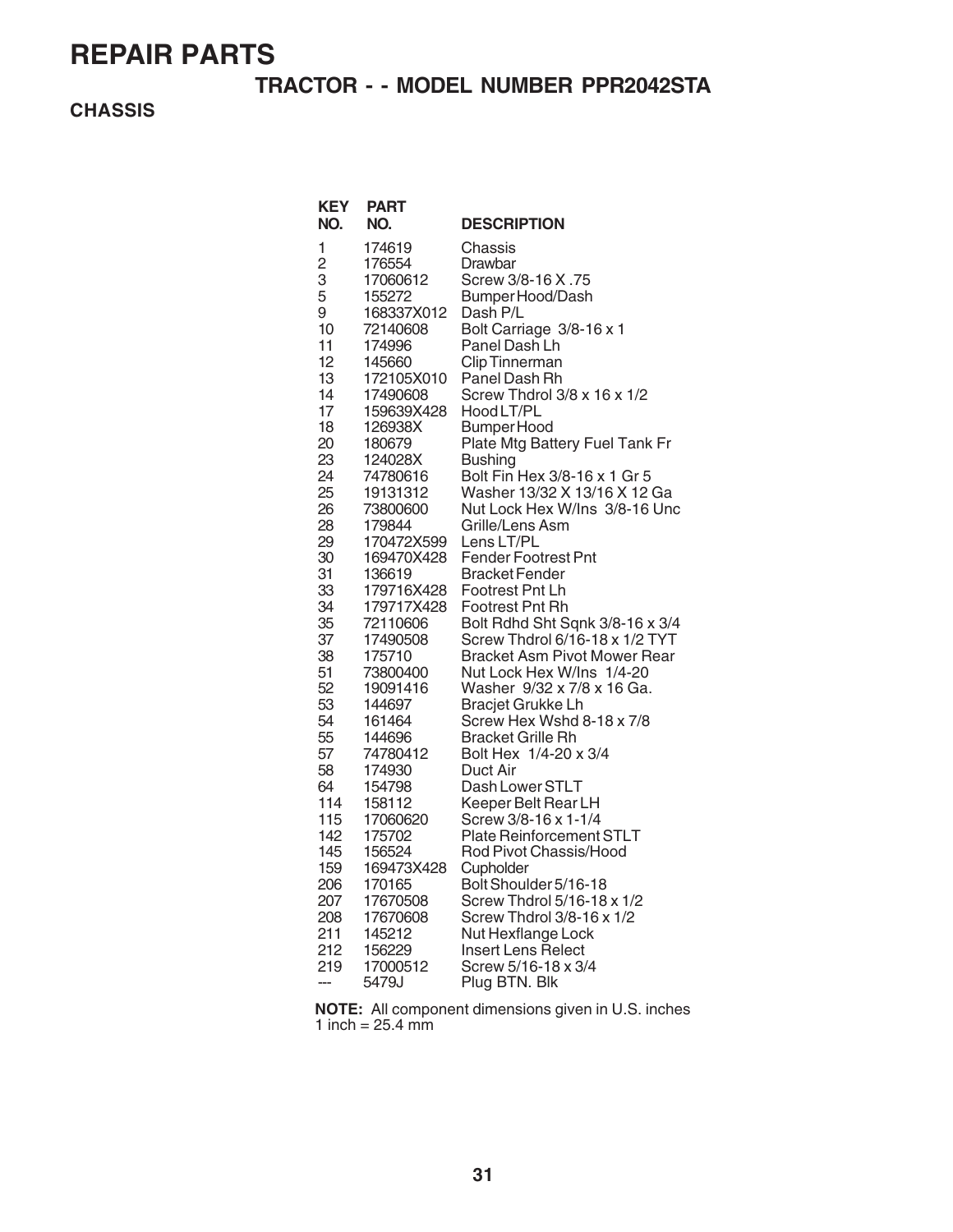**TRACTOR - - MODEL NUMBER PPR2042STA**

**DRIVE**

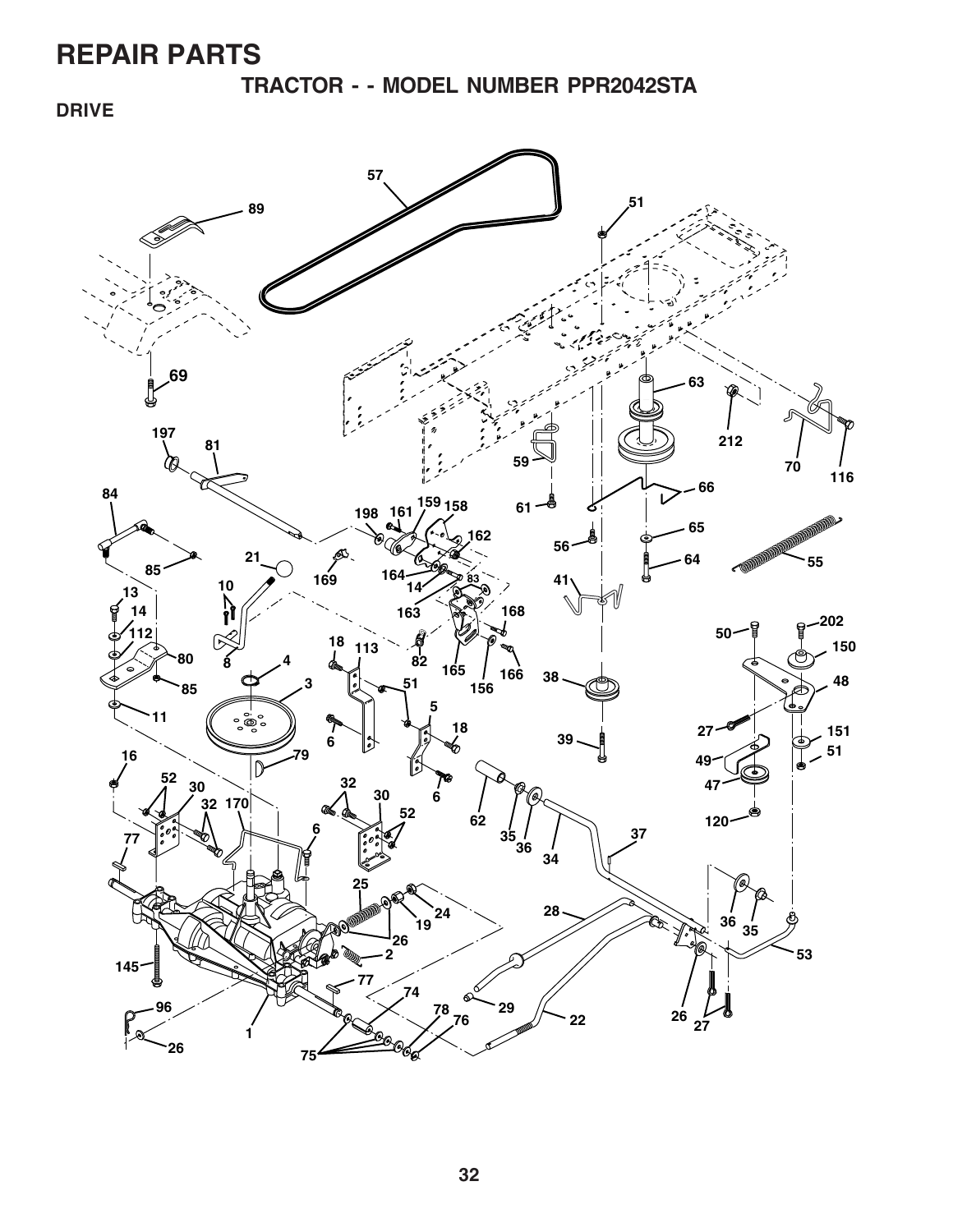### **TRACTOR - - MODEL NUMBER PPR2042STA**

### **DRIVE**

| <b>KEY</b><br>NO. | <b>PART</b><br>NO. | <b>DESCRIPTION</b>                                            | <b>KEY</b><br>NO. | <b>PART</b><br>NO. | <b>DESCRIPTION</b>                                         |
|-------------------|--------------------|---------------------------------------------------------------|-------------------|--------------------|------------------------------------------------------------|
| 1                 | $---$              | Transaxle (See Breakdown)<br>Peerless 206-545C                | 63<br>64          | 175410<br>71170764 | <b>Pulley Eng</b><br>Bolt Hex 7/16-20 x 4 Gr 5             |
| $\overline{c}$    | 146682             |                                                               | 65                | 10040700           | Washer Lock Hvy Hicl Spr 7/16                              |
| 3                 | 123666X            | Spring Return Brake T/a Zinc<br>Pulley Transaxle 18/20" tires | 66                | 154778             | Keeper Belt Engine                                         |
|                   |                    |                                                               | 69                | 145432             | Screw Hex Wsh Hi-Lo 1/4-1/2 Unc                            |
| 4<br>5            | 12000028           | Ring Retainer #5100-62                                        | 70                | 134683             | Guide Belt Mower Drive RH                                  |
|                   | 121520X            | Strap Torque 30 Degrees                                       | 74                | 137057             | <b>Spacer Split</b>                                        |
| 6                 | 17060512           | Screw 5/16-18 x 3/4                                           | 75                | 121749X            | Washer 25/32 x 1 1/4 x 16 Ga                               |
| 8                 | 165619             | Rod Shifter Fender STLT                                       | 76                | 12000001           | E-ring#5133-75                                             |
| 10                | 76020416           | Pin Cotter 1/8 x 1 Cad                                        | 77                | 123583X            | <b>Key Square</b>                                          |
| 11                | 105701X            | Washer Plate Shf 388 Sq Hole                                  | 78                | 121748X            | Washer 25/32 x 1-5/8 x 16ga                                |
| 13                | 74550412           | Bolt 1/4-28unf Gr8 W/Patch                                    | 79                | 2228M              | Key Woodruff                                               |
| 14                | 10040400           | Washer Lock Hvy Helical 1/4                                   | 80                | 145090             | Arm, Shift                                                 |
| 16                | 73800500           | Nut Lock Hex w/Ins. 5/16-18 Unc                               | 81                | 165592             | <b>Shaft Assembly</b>                                      |
| 18                | 74780616           | Bolt Fin Hex 3/8-16 Unc x 1 Gr 5                              | 82                | 123782X            | Spring, Torsion                                            |
| 19                | 73800600           | Nut Lock Hex w/Ins. 38/-16 Unc                                | 83                | 19171216           | Washer 17/32 x 3/4 x 16 Gauge                              |
| 21                | 140845             | Knob Deluxe                                                   | 84                | 166231             | Link Transaxle                                             |
| 22<br>24          | 130804             | Rod Brake Blk Zinc 26 840                                     | 85                | 150360             | Nut, Nylock                                                |
| 25                | 73350600           | Nut Hex Jam 3/8-16 Unc                                        | 89                | 169372X428         | Console, Shift, STLT                                       |
| 26                | 106888X            | Spring Rod Brake 200 Zinc<br>Washer 13/32 x 13/16 x 16 Ga.    | 96                | 4497H              | <b>Retainer Spring</b>                                     |
| 27                | 19131316           |                                                               | 112               | 19091210           | Washer 9/32 x 3/4 x 10 Ga                                  |
| 28                | 76020412<br>175765 | Pin Cotter 1/8 x 3/4 Cad                                      | 113               | 127285X            | <b>Strap Torque</b>                                        |
| 29                |                    | Rod Brake Parking Lt/Yt                                       | 116               | 72140608           | Bolt RdHd Sqnk 3/8-16 x 1 Unc                              |
| 30                | 71673<br>169592    | Cap Brake Parking                                             | 120               | 73900600           | Nut Lock Flg. 3/8-16 Unc                                   |
| 32                | 74760512           | <b>Bracket Mtg Transaxle</b><br>Bolt Hex Hd 5/16-18 Unc x 3/4 | 145               | 74490540           | Bolt Hex Fighd 5/16-18 x Gr.5                              |
| 34                | 175578             | Shaft Asm Pedal Foot                                          | 150               | 175456             | Spacer Retainer                                            |
| 35                | 120183X            | Bearing Nylon Blk 629 ld                                      | 151               | 19133210           | Washer 13/32 x 2 x 10 Ga.                                  |
| 36                | 19211616           | Washer 21/32 x 1 x 16 Ga                                      | 156               | 166002             | Washer Srrted 5/16ID x 1.125                               |
| 37                | 1572H              | Pin Roll 3/16 x 1"                                            | 158               | 165589             | <b>Bracket Shift Mount</b>                                 |
| 38                | 179114             | <b>Pulley Composite Flat</b>                                  | 159               | 165494             | Hub Tapered Flange Shift Lt                                |
| 39                | 74760648           | Bolt Fin Hex 3/8-16unc x 3                                    | 161               | 72140406           | Bolt Rdhd Sqnk 1/4-20 x 3/4 Gr.5                           |
| 41                | 175556             | Keeper Belt Idler                                             | 162               | 73680400           | Nut Crownlock 1/4-20 UNC                                   |
| 47                | 127783             | <b>Pulley Idler</b>                                           | 163               | 74780416           | Bolt Hex Fin 1/4-20 UNC x 1 Gr.5                           |
| 48                | 154407             | <b>Bellcrank Clutch Grnd Drv STL</b>                          | 164               | 19091010           | Washer 5/8 x .281 x 10 Ga.                                 |
| 49                | 123205X            | <b>Retainer Belt Style Spring</b>                             | 165               | 165623             | <b>Bracket Pivot Lever</b>                                 |
| 50                | 74760624           | Bolt Hex Hd 3/8-16 Unc x 1-1/2                                | 166               | 166880             | Screw 5/16-18 x 5/8                                        |
| 51                | 73680600           | Nut Crownlock 3/8-16 UNC                                      | 168               | 165492             | Bolt shoulder 5/16-18 x .561                               |
| 52                | 73680500           | Nut Crown Lock 5/16-18                                        | 169               | 165580             | Plate Fastening Lt                                         |
| 53                | 105710X            | Link Clutch 766                                               | 170               | 178394             | Keeper Belt T/A                                            |
| 55                |                    |                                                               | 197               | 169613             | Nyliner Snap-In 5/8" ID                                    |
|                   | 105709X            | Spring Return Clutch 675                                      | 198               | 169593             | Washer Nyl 7/8ID x .105"                                   |
| 56                | 17060620<br>130801 | Screw 3/8-16 x 1-1/4<br>V-Belt Gd Drive                       | 202               | 72110612           | Bolt Carr Sh 3/8-16 x 1-1/2 Gr.5                           |
| 57                |                    |                                                               | 212               | 145212             | Nut Hex Flange Lock                                        |
| 59                | 169691             | Keeper Belt Centerspan                                        |                   |                    |                                                            |
| 61<br>62          | 17120614           | Screw 3/8-16 x .875<br><b>Cover Pedal Blk Round</b>           |                   |                    | <b>NOTE:</b> All component dimensions given in U.S. inches |
|                   | 8883R              |                                                               |                   | 1 inch = $25.4$ mm |                                                            |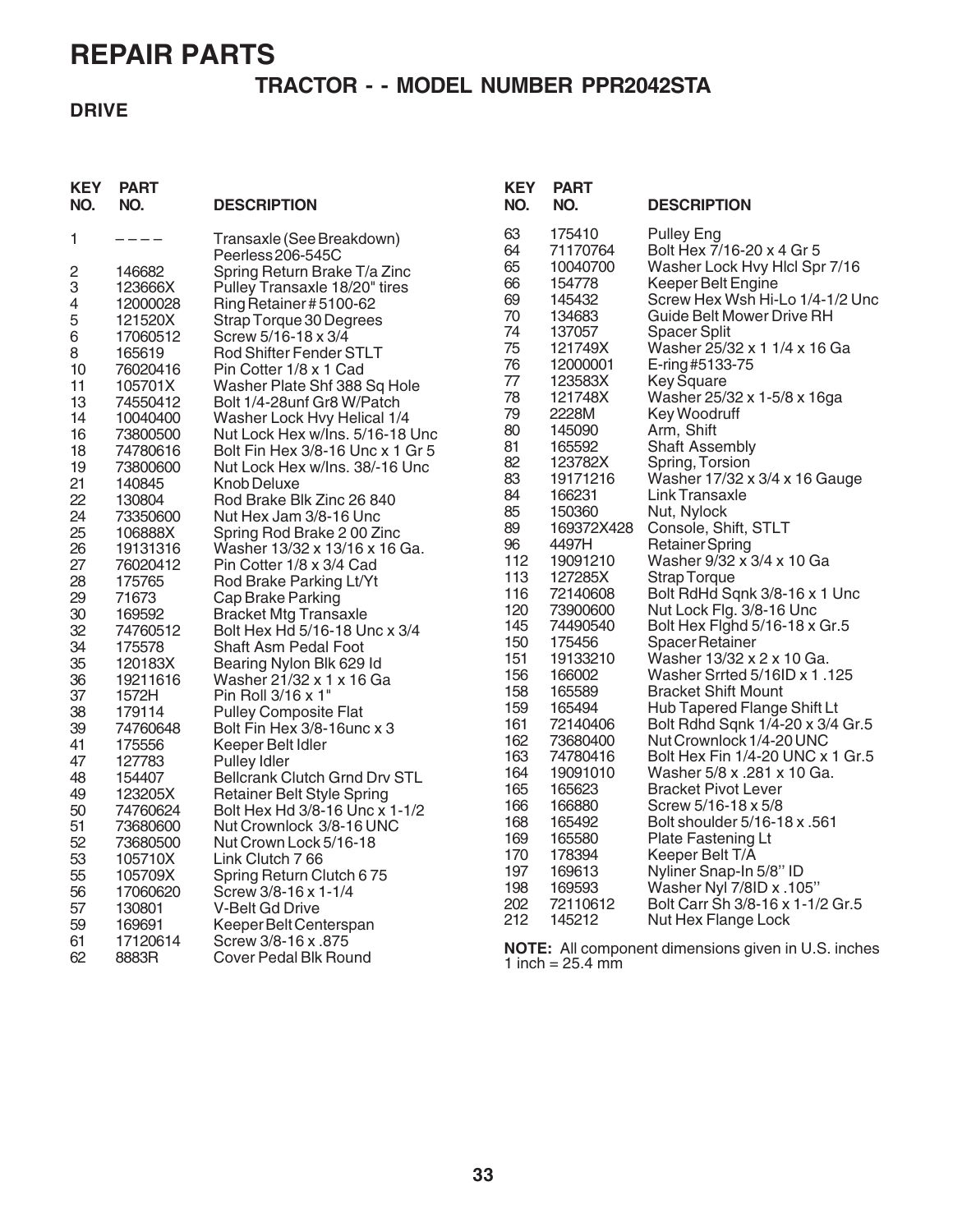**TRACTOR - - MODEL NUMBER PPR2042STA STEERING ASSEMBLY**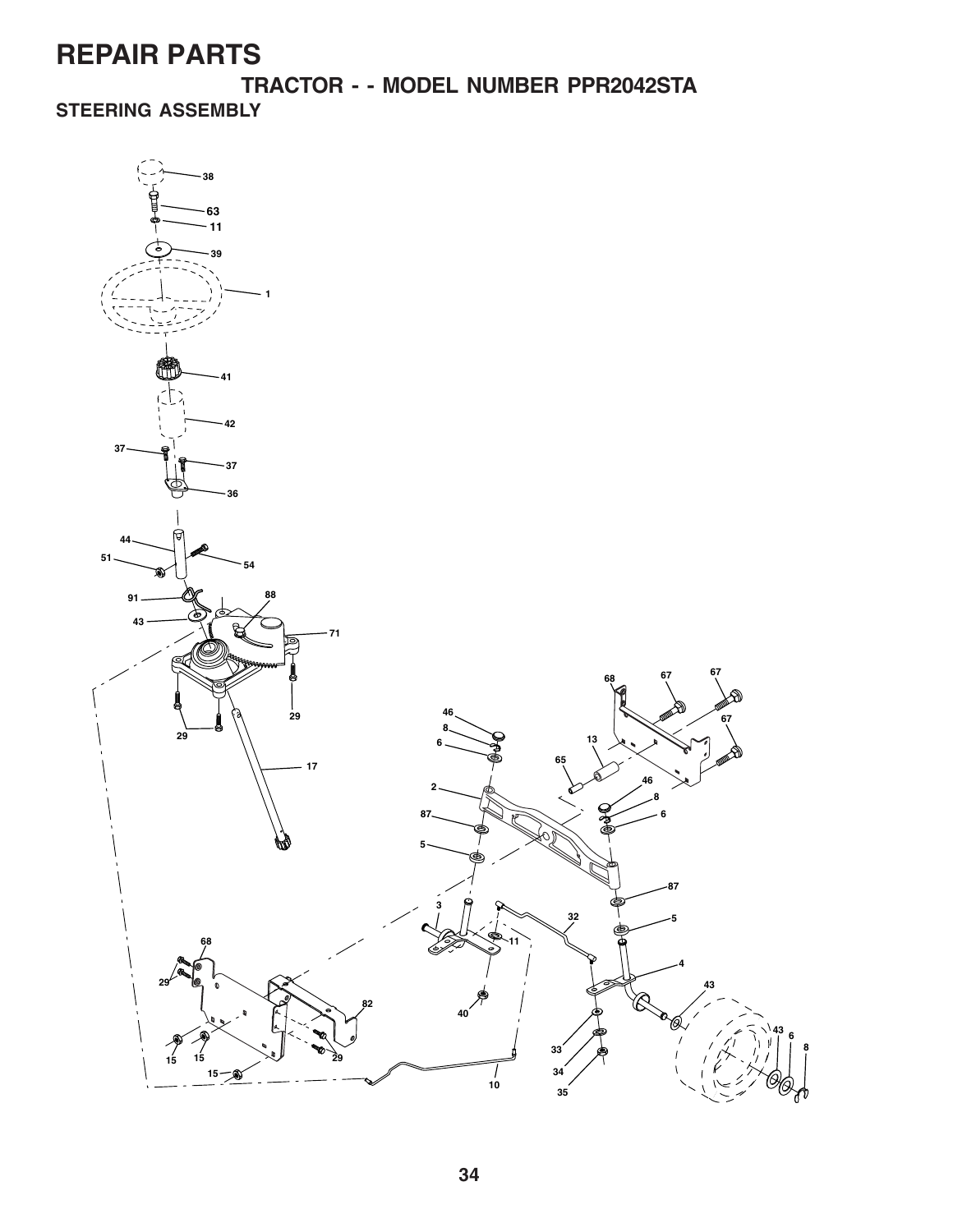**TRACTOR - - MODEL NUMBER PPR2042STA**

**STEERING ASSEMBLY**

| <b>KEY</b><br>NO.                                                                                                                                                                                                                      | <b>PART</b><br>NO.                                                                                                                                                                                                                                                                                                                                                                                                          | <b>DESCRIPTION</b>                                                                                                                                                                                                                                                                                                                                                                                                                                                                                                                                                                                                                                                                                                                                                                                                                                                                                                                                                                                                                   |
|----------------------------------------------------------------------------------------------------------------------------------------------------------------------------------------------------------------------------------------|-----------------------------------------------------------------------------------------------------------------------------------------------------------------------------------------------------------------------------------------------------------------------------------------------------------------------------------------------------------------------------------------------------------------------------|--------------------------------------------------------------------------------------------------------------------------------------------------------------------------------------------------------------------------------------------------------------------------------------------------------------------------------------------------------------------------------------------------------------------------------------------------------------------------------------------------------------------------------------------------------------------------------------------------------------------------------------------------------------------------------------------------------------------------------------------------------------------------------------------------------------------------------------------------------------------------------------------------------------------------------------------------------------------------------------------------------------------------------------|
| 1<br>$\overline{c}$<br>3<br>4<br>5<br>6<br>8<br>10<br>11<br>13<br>15<br>17<br>29<br>32<br>33<br>34<br>35<br>36<br>37<br>38<br>39<br>40<br>41<br>42<br>43<br>44<br>46<br>51<br>54<br>63<br>65<br>67<br>68<br>71<br>82<br>87<br>88<br>91 | 159944X428<br>172393<br>169840<br>169839<br>6266H<br>121748X<br>12000029<br>175121<br>10040600<br>136518<br>145212<br>177876<br>17060612<br>171888<br>19111216<br>10040500<br>73540500<br>155099<br>152927<br>159946X428<br>19132411<br>7810H<br>159945<br>145054X428<br>121749X<br>153720<br>121232X<br>73800500<br>74780520<br>74780616<br>160367<br>72140618<br>169827<br>175146<br>169835<br>173966<br>175118<br>175553 | <b>Wheel Steering</b><br>Axle Asm Cast Iron LT<br>Spindle Asm LH<br>Spindle Asm RH<br><b>Bearing Race Thrust Harden</b><br>Washer 25/32 X 1-5/8 X 16 Ga<br>Ring Klip #t5304-75<br>Link Drag<br>Washer Lock Hvy Hlcl Spr 3/8<br>Spacer Brg Axle Front<br>Nut Hex Flange Lock<br>Shaft Asm Strg<br>Screw 3/8-16 x .75<br><b>Rod Tie</b><br>Washer 11/32 x 3/4 x 16 Ga<br>Washer Lock Hvy Hlcl Spr 5/16<br>Crownlock Nut 5/16-24 Unf<br><b>Bushing Strg</b><br><b>Screw</b><br>Insert Cap Strg Wh<br>Washer 13/32 X 1-1/2 X 11 Ga<br>Lock nut<br><b>Adaptor Wheel Strg</b><br><b>Boot Steering Dash</b><br>Washer 25/32 X 1 1/4 X 16 Ga<br><b>Extension Steering Shaft LR/LT</b><br>Cap Spindle Fr Top Blk<br>Nut Lock Hex w/Ins 5/16-18<br>Bolt Fin Hex 5/16-18 Unc x 1-1/4<br>Bolt Fin Hex 3/8-16unc x 1 Gr. 5<br><b>Spacer Brace Axle</b><br>Bolt Rdhd Sq 3/8-16 Unc x 2-3/4<br>Axle, Brace<br>Steering Asm.<br><b>Bracket Susp Chassis Front</b><br>Washer Flat .781 x 1 1/2 x .14<br>Bolt Shoulder 7/16-20<br><b>Clip Steering</b> |
|                                                                                                                                                                                                                                        |                                                                                                                                                                                                                                                                                                                                                                                                                             |                                                                                                                                                                                                                                                                                                                                                                                                                                                                                                                                                                                                                                                                                                                                                                                                                                                                                                                                                                                                                                      |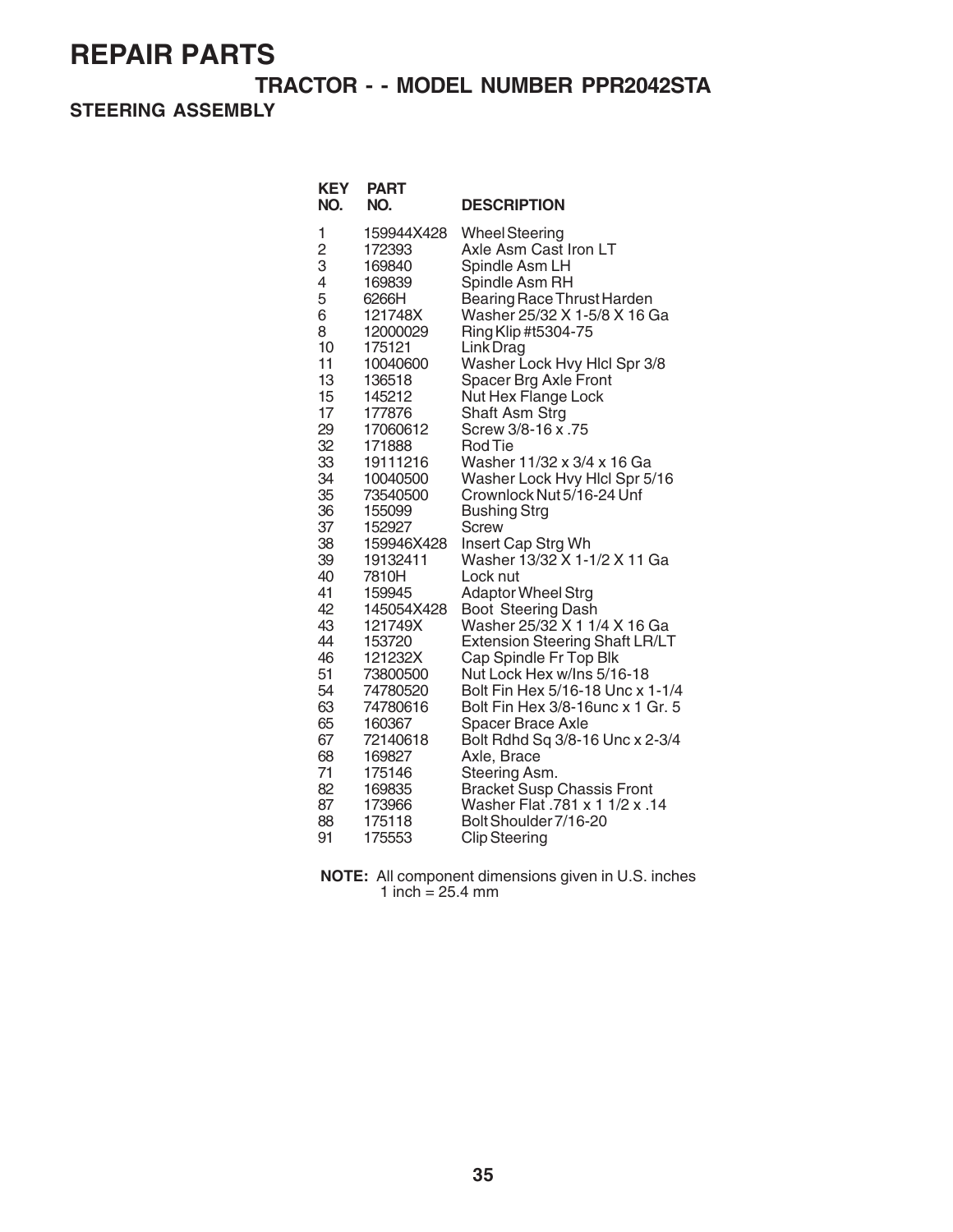**TRACTOR - - MODEL NUMBER PPR2042STA**

### **SEAT ASSEMBLY**



| <b>KEY</b><br>NO. | <b>PART</b><br>NO. | <b>DESCRIPTION</b>             |
|-------------------|--------------------|--------------------------------|
|                   | 171683             | Seat                           |
| 2                 | 140551             | Bracket Pivot Seat 8 720       |
| 3                 | 71110616           | Bolt Fin Hex 3/8-16unc X 1     |
| 4                 | 19131610           | Washer 13/32 X 1 X 10 Ga       |
| 5                 | 145006             | Clip Push-In                   |
| 6                 | 73800600           | Nut Hex w/Ins. 3/8-16 Unc      |
| 7                 | 124181X            | Spring Seat Cprsn 2 250 Blk Zi |
| 8                 | 17000616           | Screw 3/8-16 x 1.5 Smgml       |
| 9                 | 19131614           | Washer 13/32 X 1 X 14 Ga.      |
| 10                | 174894             | Pan Seat                       |
| 11                | 166369             | Knob Seat                      |
| 12                | 121246X            | <b>Bracket Mounting Switch</b> |

| <b>KEY</b><br>NO.                            | <b>PART</b><br>NO.                                                                    | <b>DESCRIPTION</b>                                                                                                                                                                                                              |
|----------------------------------------------|---------------------------------------------------------------------------------------|---------------------------------------------------------------------------------------------------------------------------------------------------------------------------------------------------------------------------------|
| 13<br>14<br>15<br>16<br>17<br>21<br>22<br>24 | 121248X<br>72050412<br>134300<br>121250X<br>123976X<br>171852<br>73800500<br>19171912 | Bushing Snap Blk Nyl 50 ld<br>Bolt Rdhd Sqnk 1/4-20x1-1/2<br>Spacer Split 28x 88<br>Spring Cprsn<br>Nut Lock 1/4 Lge Flg Gr 5 Zinc<br>Bolt Shoulder 5/16-18 Unc<br>Nut Hex Lock W/Ins 5/16-18<br>Washer 17/32 X 1-3/16 X 12 Ga. |
| 25                                           | 127018X                                                                               | Bolt Shoulder 5/16-18 X 62                                                                                                                                                                                                      |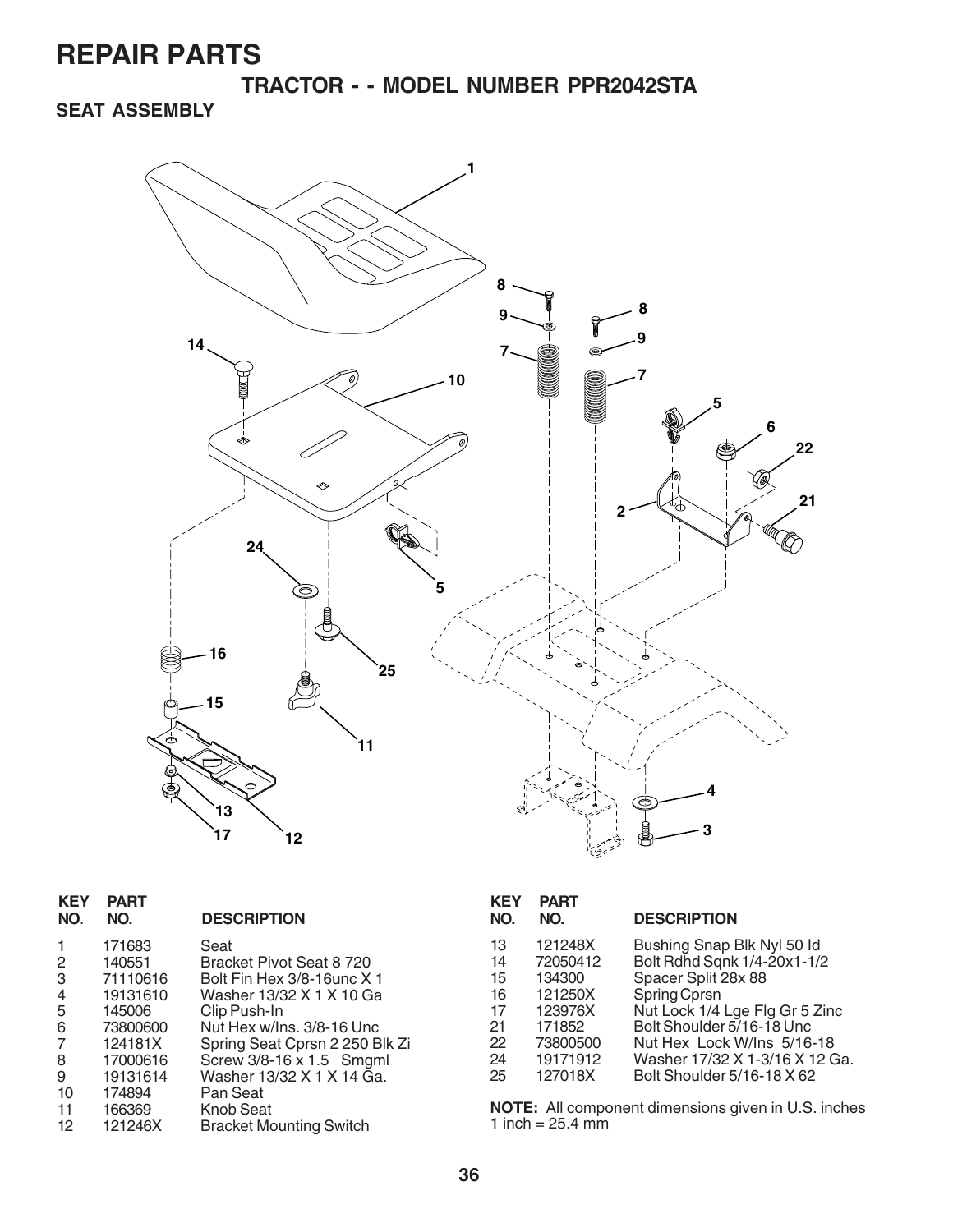**TRACTOR - - MODEL NUMBER PPR2042STA**

### **ENGINE**

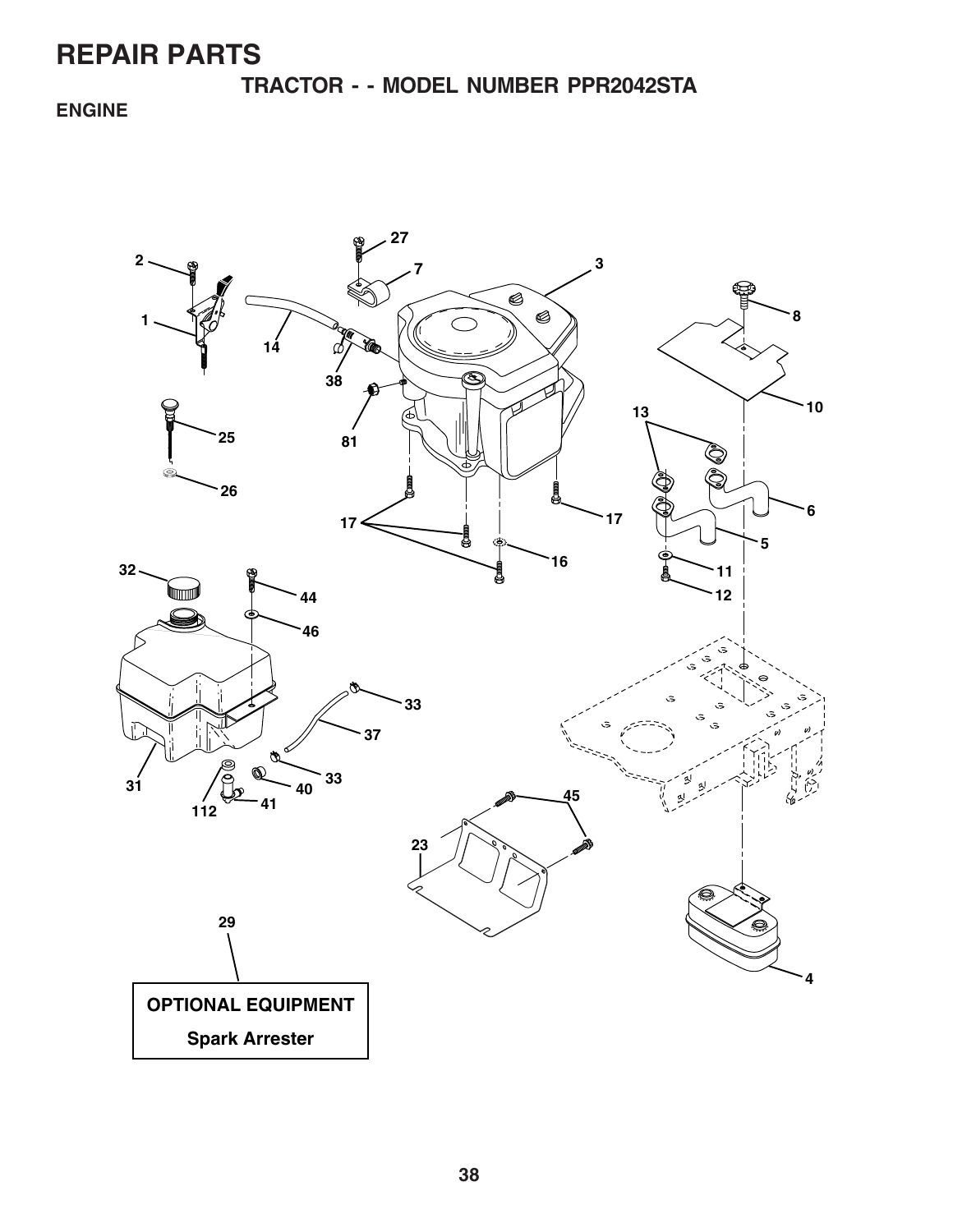### **TRACTOR - - MODEL NUMBER PPR2042STA**

**ENGINE**

| <b>KEY</b><br>NO.  | <b>PART</b><br>NO. | <b>DESCRIPTION</b>                                                                                                       |
|--------------------|--------------------|--------------------------------------------------------------------------------------------------------------------------|
| 1<br>$\frac{2}{3}$ | 170771<br>17720408 | Control Throt<br>Screw Hex Thd Cut 1/4-20x5/8 T<br>Engine B&S Model No. 407777<br>(Order parts from engine manufacturer) |
| 4                  | 149723             | <b>Muffler Exhaust</b>                                                                                                   |
| 5                  | 159955             | Exhaust Asm. Lh                                                                                                          |
| 6                  | 160589             | Exhaust Asm. Rh                                                                                                          |
| $\overline{7}$     | 138129             | Clamp Tube Double Engine                                                                                                 |
| 8                  | 171877             | Bolt 5/16-18unc x 3/4 w/sems                                                                                             |
| 10                 | 162797             | <b>Heat Shield Lt</b>                                                                                                    |
| 11                 | 10040500           | Washer Lock Hvy. Helical 1/4                                                                                             |
| 12 <sup>°</sup>    | 71070512           | Screw Hex Hd Cap 5/16-18 x 3/4                                                                                           |
| 13                 | 165391             | Gasket Muffler                                                                                                           |
| 14                 | 148456             | <b>Tube Drain Oil Easy</b>                                                                                               |
| 16                 | 11050600           | Washer Lock Ext Tooth 3/8                                                                                                |
| 17                 | 17060624           | Screw 3/8-16x1-1/2                                                                                                       |
| 23                 | 169837             | Shield BRN/DBR Guard                                                                                                     |
| 25                 | 145996             | <b>Control Choke</b>                                                                                                     |
| 26                 | 73920600           | Nut Keps 3/8-24 Unf                                                                                                      |
| 27                 | 152927             | Screw                                                                                                                    |
| 29                 | 137180             | <b>Arrestor Spark</b>                                                                                                    |
| 31                 | 180645             | <b>Tank Fuel</b>                                                                                                         |
| 32                 | 140527             | Cap Fuel                                                                                                                 |
| 33                 | 123487X            | Clamp Hose Blk                                                                                                           |
| 37                 | 137040             | Line Fuel                                                                                                                |
| 38                 | 148315             | Plug Drain Oil Easy                                                                                                      |
| 40                 | 124028X            | <b>Bushing Snap Nyl Black</b>                                                                                            |
| 41                 | 139277             | <b>Stem Tank Fuel</b>                                                                                                    |
| 44                 | 17670412           | Screw Hexwsh Thdrol 1/4-20 x 3/4                                                                                         |
| 45                 | 17000612           | Screw Hex wsh Thdrol 3/8-16 x 3/4                                                                                        |
| 46                 | 19091416           | Washer 9/32 x 7/8 x 16 Ga.                                                                                               |
| 81                 | 73510400           | Nut Keps Hex 1/4-20 Unc                                                                                                  |
| 112                | 3645J              | <b>Bushing</b>                                                                                                           |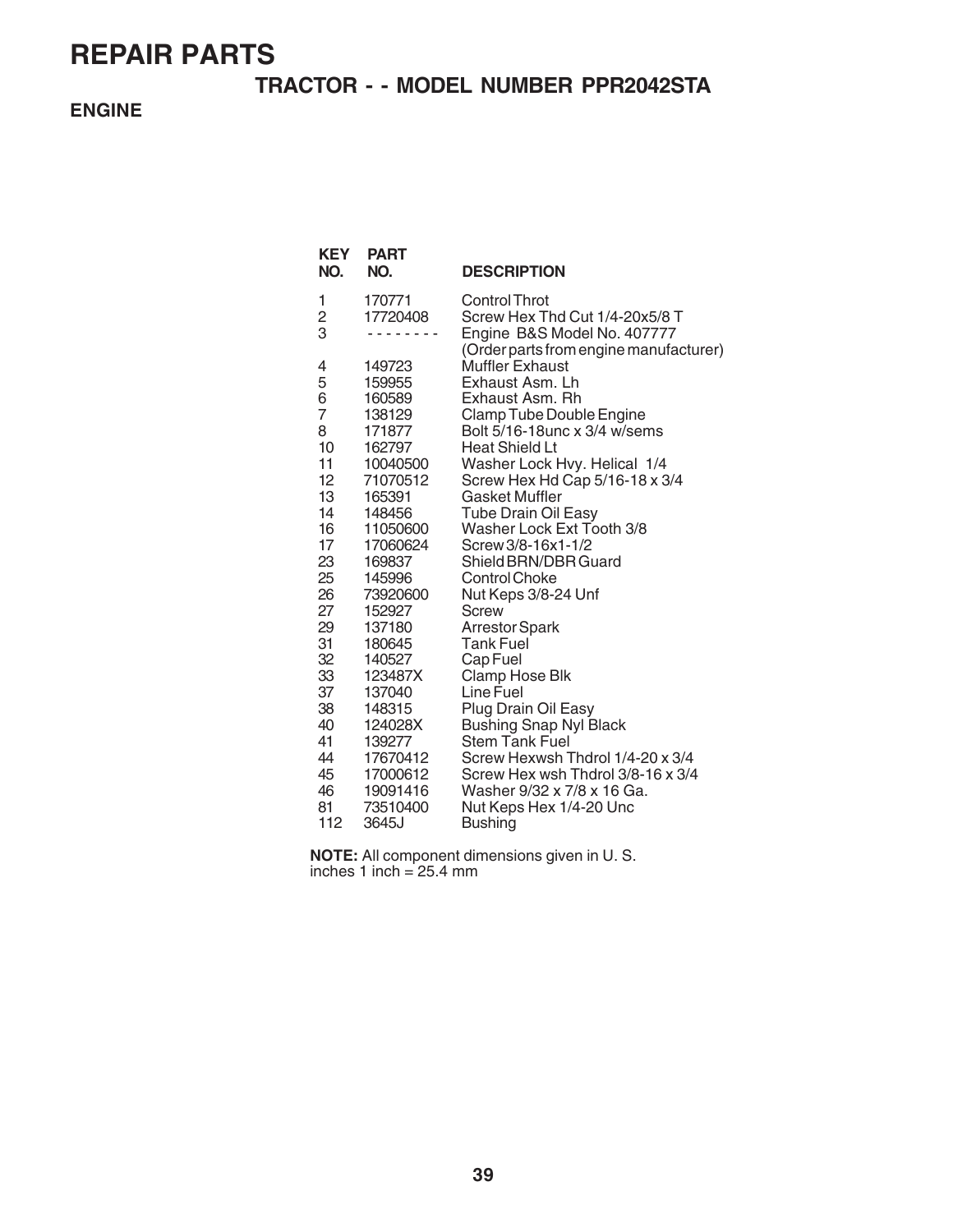**TRACTOR - - MODEL NUMBER PPR2042STA**

### **MOWER LIFT**

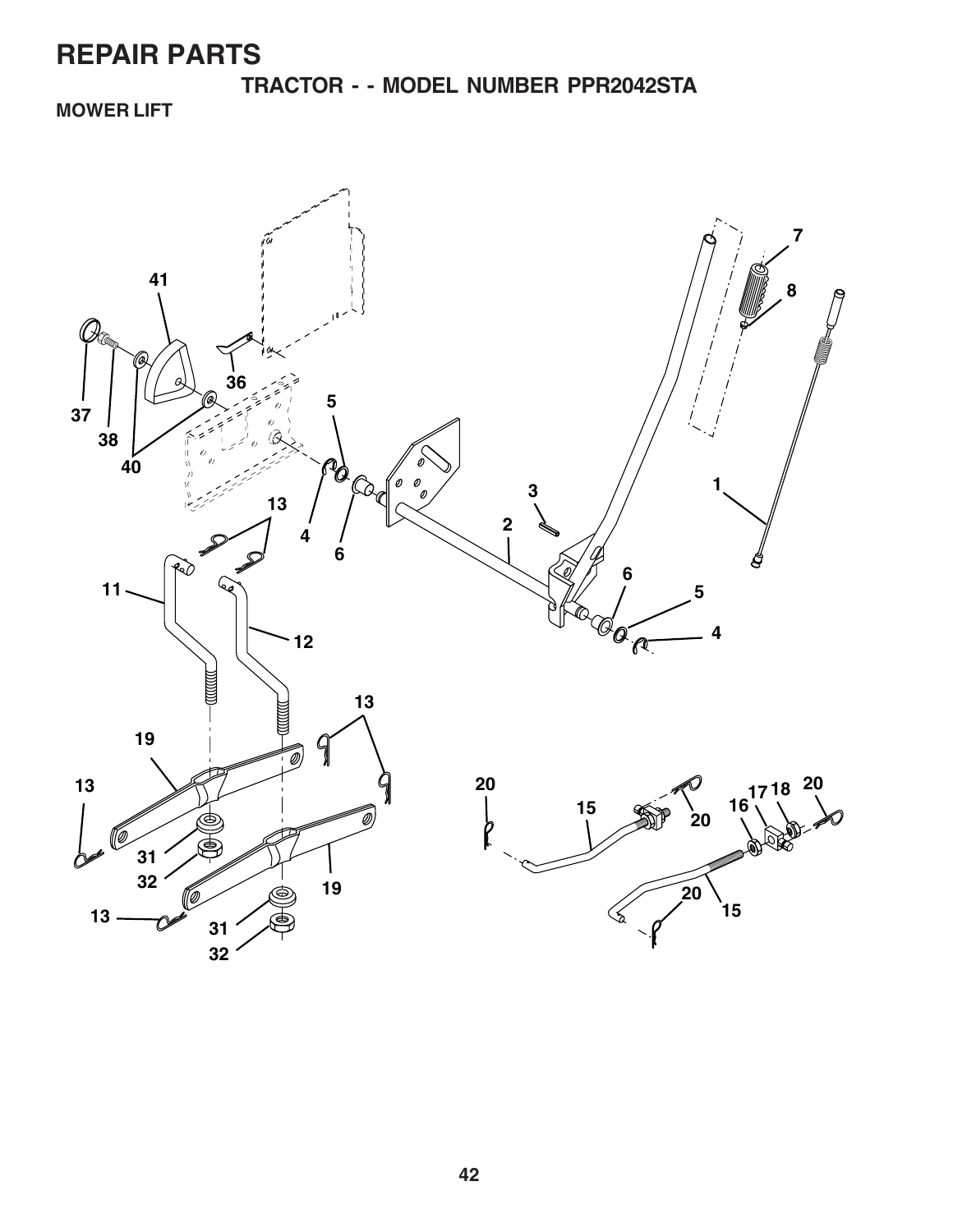### **TRACTOR - - MODEL NUMBER PPR2042STA**

**MOWER LIFT**

| KEY<br>NO.     | <b>PART</b><br>NO. | <b>DESCRIPTION</b>               |
|----------------|--------------------|----------------------------------|
| 1              | 159460             | Wire Asm Inner/Sprg W/plunger LT |
| $\frac{2}{3}$  | 159471             | Shaft Asm Lift RH w/Inf          |
|                | 105767X            | Pin Groove 1 500 Zinc            |
| 4              | 12000002           | E Ring #5133-62                  |
| 5              | 19211621           | Washer 21/32 X 1 X 21 Ga         |
| 6              | 120183X            | Bearing Nylon Blk 629 Id         |
| $\overline{7}$ | 125631X            | <b>Grip Handle</b>               |
| 8              | 170770             | <b>Button Plunger</b>            |
| 11             | 139865             | Link Lift LH Fixed Length        |
| 12             | 139866             | Link Lift RH Fixed Length        |
| 13             | 4939M              | <b>Retainer Spring</b>           |
| 15             | 173288             | Link Front                       |
| 16             | 73350800           | Nut Jam Hex 1/2-13 Unc           |
| 17             | 175689             | Trunnion                         |
| 18             | 73800800           | Nut Lock W/Wsh 1/2-13 Unc        |
| 19             | 139868             | Arm Suspension Rear              |
| 20             | 163552             | <b>Retainer Spring</b>           |
| 31             | 169865             | <b>Bearing Pvt Lift</b>          |
| 32             | 73540600           | Nut Crownlock 3/8 - 24           |
| 36             | 155097             | Pointer Height Indicator         |
| 37             | 123935X            | Plug Hole Blk. 1.485/1.515 Dia.  |
| 38             | 17060516           | Screw 5/16-18 x 1                |
| 40             | 19112410           | Washer 11/32 x 1-1/210 Ga.       |
| 41             | 155098             | Indicator Height STLT            |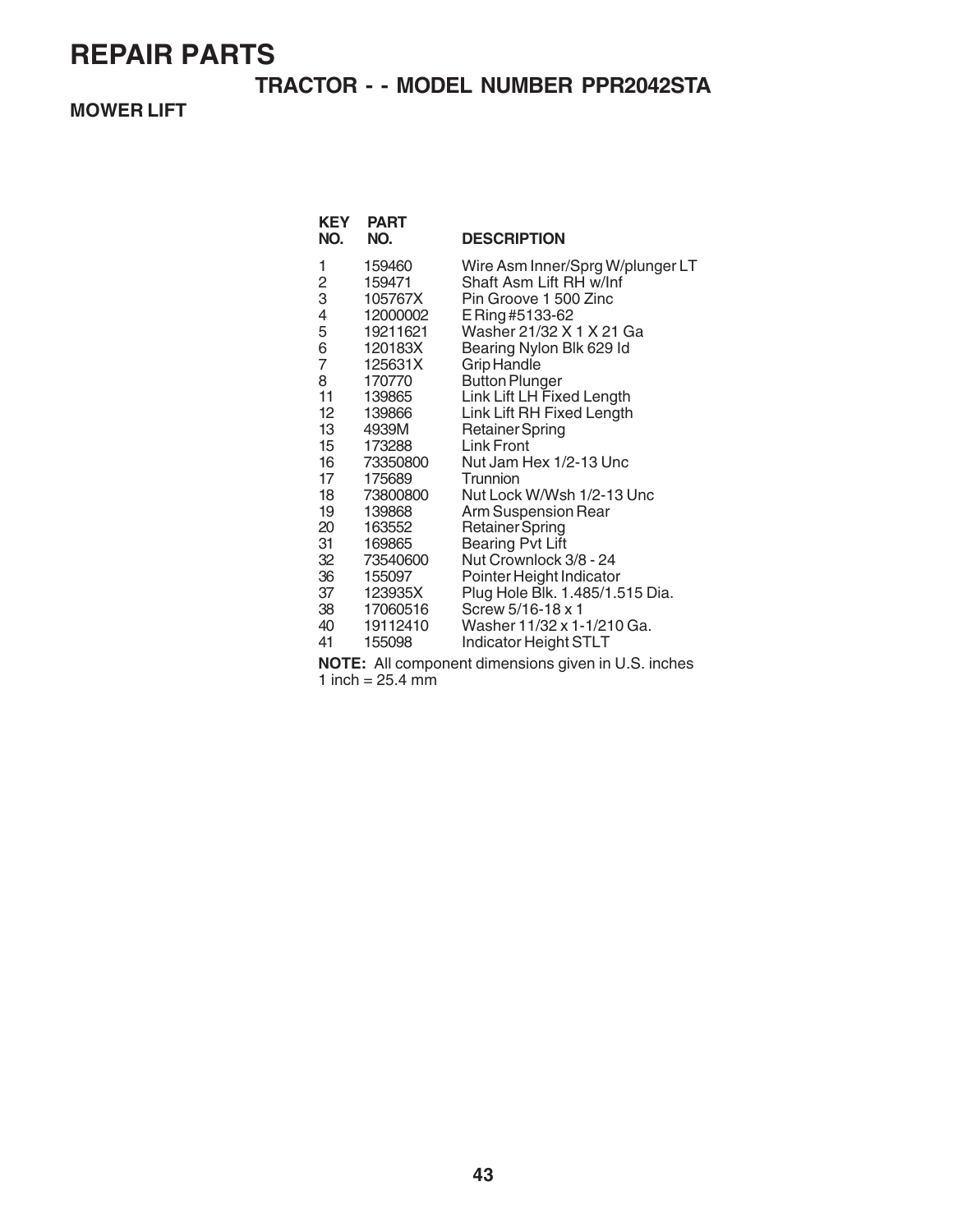**TRACTOR - - MODEL NUMBER PPR2042STA**

**MOWER DECK**

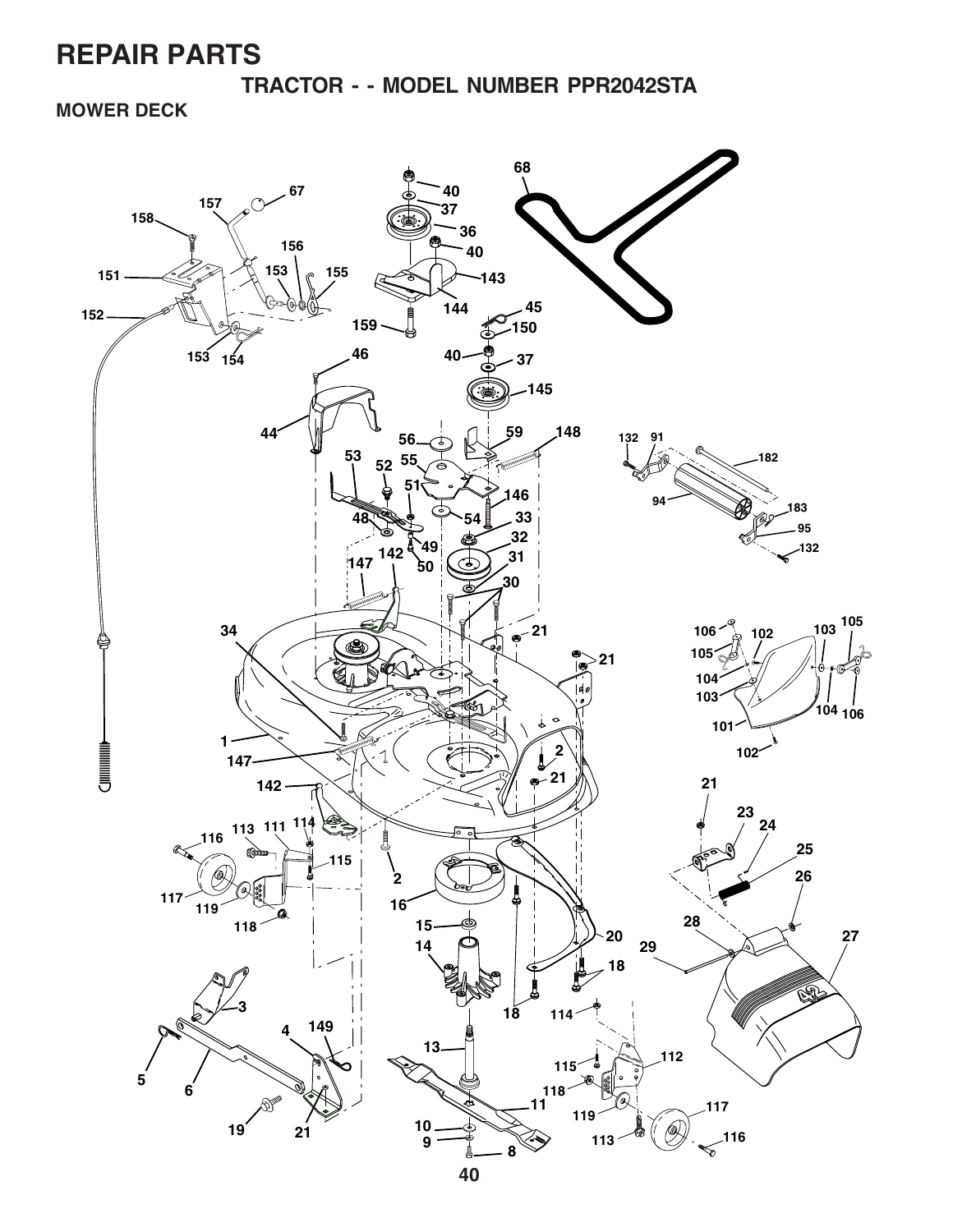### **TRACTOR - - MODEL NUMBER PPR2042STA**

### **MOWER DECK**

| <b>KEY</b><br>NO. | <b>PART</b><br>NO. | <b>DESCRIPTION</b>                          | <b>KEY</b><br>NO. | <b>PART</b><br>NO.  | <b>DESCRIPTION</b>                                         |
|-------------------|--------------------|---------------------------------------------|-------------------|---------------------|------------------------------------------------------------|
| 1                 | 165892X421         | Mower Deck Assembly, 42"                    | 68                | 144959              | V-Belt, 42" Mower                                          |
| 2                 | 72140506           | <b>Bolt</b>                                 | 91                | 180532              | <b>Bracket Roller Nose Lh</b>                              |
| 3                 | 138017             | Bracket Asm Fr. Sway Bar 3/42               | 94                | 132264              | Roller Nose 38 & 42                                        |
| 4                 | 165460             | Bracket Asm Deck 42" Sway Bar               | 95                | 180533              | <b>Bracket Roller Nose Rh</b>                              |
| 5                 | 4939M              | <b>Retainer Spring</b>                      | 101               | 136420              | <b>Mulcher Cover</b>                                       |
| 6                 | 178024             | <b>Bar Sway Deck</b>                        | 102               | 71081010            | Screw Pan Hd Phillips 10-24 x 5/8                          |
| 8                 | 850857             | Bolt 3/8-24 x 25 Gr. 8 patched              | 103               | 19061216            | Washer, Flat                                               |
| 9                 | 10030600           | Washer, Lock                                | 104               | 10071000            | Washer, Lock                                               |
| 10<br>11          | 140296<br>134149   | Washer, Hardened<br>Blade, Mulching 42" Std | 105               | 160793              | <b>Latch Assembly</b>                                      |
|                   | 138498             | Blade Mower 42" Hi-Lift Std                 | 106<br>111        | 2029J<br>179292X421 | Nut, Weld                                                  |
| 13                | 137645             | Shaft Assembly, Mandrel, Vented             | 112               | 179293X421          | Bracket, Ga., Wheel LH<br>Bracket, Ga., Wheel RH           |
| 14                | 128774             | Housing, Mandrel, Vented                    | 113               | 17060510            | Screw 3/8-16 x .625                                        |
| 15                | 110485X            | Bearing, Ball, Mandrel                      | 114               | 73510500            | Nut, Keps 5/16 - 18 Unc                                    |
| 16                | 174493             | Stripper, Mower Deck                        | 115               | 72110505            | Bolt, Carriage 5/16-18 x 5/8                               |
| 18                | 72140505           | Bolt, Carriage 5/16-18 x 5/8                | 116               | 4898H               | Bolt, Shoulder                                             |
| 19                | 132827             | Bolt, Shoulder                              | 117               | 165746              | Wheel, Ga.                                                 |
| 20                | 159770             | Baffle, Vortex                              | 118               | 73930600            | Nut Centerlock 3/8-16                                      |
| 21                | 73680500           | <b>Nut</b>                                  | 119               | 19121414            | Washer 3/8 x 7/8 x 14 Ga.                                  |
| 23                | 177563             | Bracket, Deflector Mower 42"                | 121               | 173986              | Bracket, Extruded                                          |
| 24                | 105304X            | Cap, Sleeve 80 x 112 Blk Mower              | 132               | 17060612            | Screw 3/8-16 x .75                                         |
| 25                | 123713X            | Spring, Torsion, Deflector 2 52             | 142               | 165890              | Arm Spring Brake Mower                                     |
| 26                | 110452X            | Nut, Push Phos & Oil                        | 143               | 157109              | Bracket Arm Idler 42"                                      |
| 27                | 130968X428         | Shield, Deflector 42" Blk                   | 144               | 173441              | Keeper Belt 42" Clutch Cable                               |
| 28                | 19111016           | Washer 11/32 x 5/8 x 16 Ga.                 | 145               | 173437              | <b>Pulley Idler Flat</b>                                   |
| 29                | 131491             | Rod, Hinge 42" 6 75 W/G                     | 146               | 173443              | <b>Bolt Carriage Idler</b>                                 |
| 30                | 173984             | <b>Screw Thdrol</b>                         | 147               | 131335              | <b>Spring Extension</b>                                    |
| 31                | 129963             | Washer, Spacer Mower Vented                 | 148               | 169022              | Spring Return Idler                                        |
| 32                | 173436             | Pulley, Mandrel                             | 149               | 165898              | <b>Retainer Spring Yellow</b>                              |
| 33                | 178342             | Nut, Toplock 9/16                           | 150               | 19091216            | Washer 9/32 x 3/4 x 16 Ga.                                 |
| 34                | 72110614           | <b>Bolt</b>                                 | 151               | 169670              | <b>Bracket Clutch Cable</b>                                |
| 36                | 173438             | Pulley, Idler, Flat                         | 152               | 169676              | Clutch Cable 42"                                           |
| 37<br>40          | 19131316           | Washer 13/32 x 13/16 x 16 Ga.               | 153               | 169674              | Washer Flat 3/8" Type B                                    |
| 44                | 73680600<br>140088 | Nut<br>Guard, Mandrel, LH                   | 154<br>155        | 169675<br>169671    | <b>Spring Retainer</b><br>Spring Retention LVR CLTCH CAB   |
| 45                | 4497H              | Retainer                                    | 156               | 169672              | <b>Spacer Clutch Cable</b>                                 |
| 46                | 137729             | Screw, Thdrol 1/4-20 x 5/8 T                | 157               | 169669              | Rod Clutch Cable 3/8"                                      |
| 48                | 133944             | Washer, Hardened                            | 158               | 17720408            | Screw Hex Thd Cut 1/4-20 x 1/2                             |
| 49                | 174284             | Roller Assembly, Cam Follower               | 159               | 72140614            | Bolt Rdhd Sqn 3/8-16 Unc x 1-3/4                           |
| 50                | 131340             | Bolt, Shoulder #10-24 Grade 5               | 182               | 179126              | Rod Roller Nose                                            |
| 51                | 69180              | Locknut                                     | 183               | 163552              | <b>Retainer Spring</b>                                     |
| 52                | 139888             | Bolt, Shoulder 5/16-18 Unc                  | $-$               | 130794              | <b>Mandrel Assembly (Includes</b>                          |
| 53                | 131845             | Arm Assembly, Pad, Brake                    |                   |                     | Housing, Shaft and Shaft Hardware                          |
| 54                | 133943             | Washer, Hardened                            |                   |                     | Only-Pulley not included)                                  |
| 55                | 155046             | Arm, Idler                                  | - -               | 172559              | Mower Deck, Complete                                       |
| 56                | 122052X            | Spacer, Retainer                            |                   |                     |                                                            |
| 59                | 173442             | <b>Guard TUV Idler</b>                      |                   |                     | <b>NOTE:</b> All component dimensions given in U.S. inches |
| 67                | 171598             | Knob Round                                  |                   | 1 inch = $25.4$ mm  |                                                            |